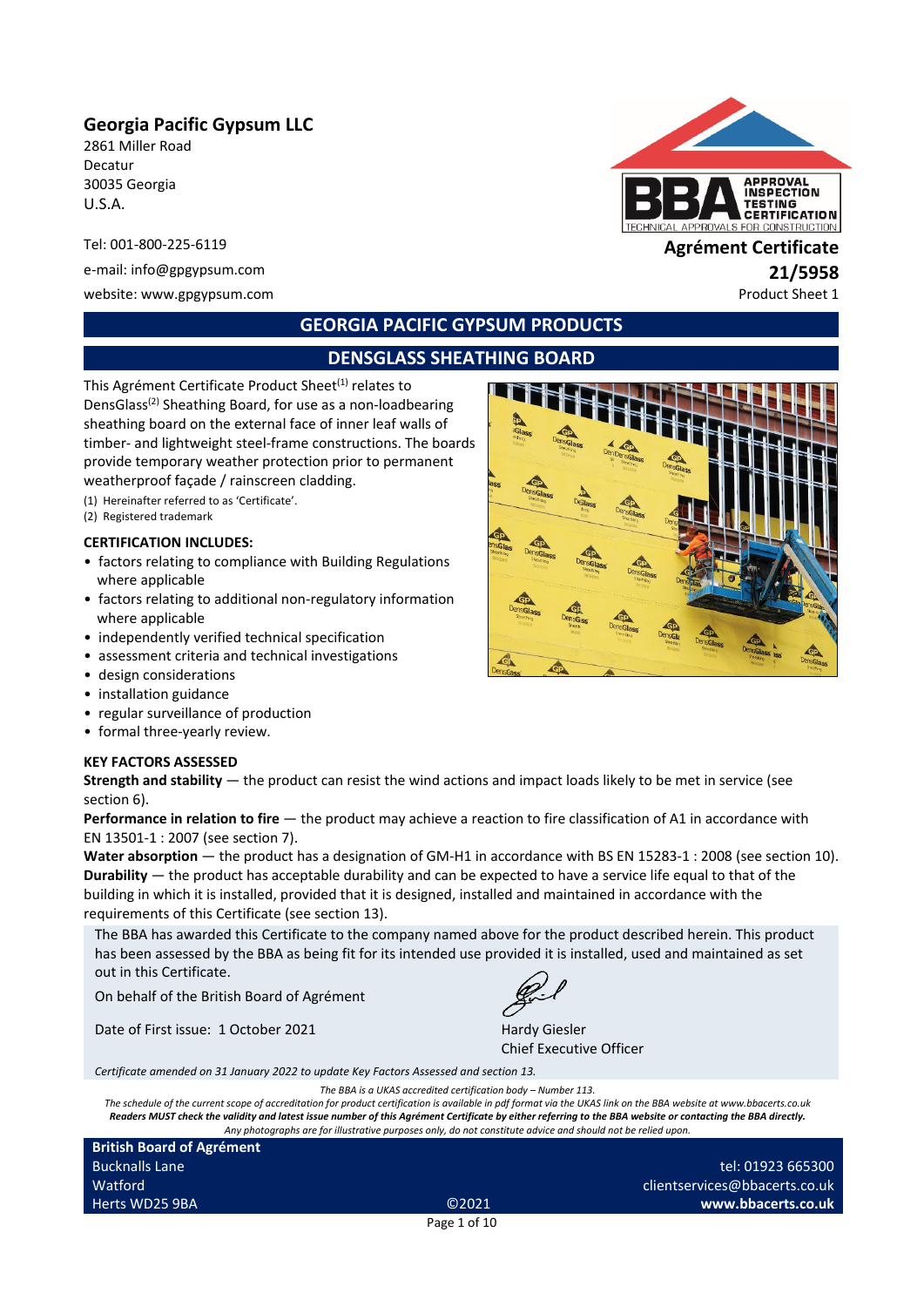# **Regulations**

In the opinion of the BBA, DensGlass Sheathing Board, if installed, used and maintained in accordance with this Certificate, can satisfy or contribute to satisfying the relevant requirements of the following Building Regulations (the presence of a UK map indicates that the subject is related to the Building Regulations in the region or regions of the UK depicted):

|                                             | The Building Regulations 2010 (England and Wales) (as amended) |                                                                                                                                                                                                                                                                                                                      |  |  |  |
|---------------------------------------------|----------------------------------------------------------------|----------------------------------------------------------------------------------------------------------------------------------------------------------------------------------------------------------------------------------------------------------------------------------------------------------------------|--|--|--|
|                                             |                                                                |                                                                                                                                                                                                                                                                                                                      |  |  |  |
| <b>Requirement:</b><br>Comment:             | A1                                                             | Loading<br>The product can safely transmit horizontal forces to the primary structure. See<br>section 6.3 of this Certificate.                                                                                                                                                                                       |  |  |  |
| <b>Requirement:</b><br>Comment:             | B3(4)                                                          | Internal fire spread (structure)<br>The product can contribute to a structure satisfying this Requirement. See section<br>7.1 of this Certificate.                                                                                                                                                                   |  |  |  |
| <b>Regulation:</b><br>Comment:              | 7(1)                                                           | <b>Materials and workmanship</b><br>The product is acceptable. See section 13 and the Installation part of this<br>Certificate.                                                                                                                                                                                      |  |  |  |
| <b>Regulation:</b><br>Comment:              | 7(2)                                                           | <b>Materials and workmanship</b><br>The product is unrestricted by this Regulation. See sections 7.1 and 7.3 of this<br>Certificate.                                                                                                                                                                                 |  |  |  |
|                                             |                                                                | The Building (Scotland) Regulations 2004 (as amended)                                                                                                                                                                                                                                                                |  |  |  |
| <b>Regulation:</b><br>Comment:              | 8(1)(2)                                                        | Durability, workmanship and fitness of materials<br>The use of this product satisfies the requirements of this Regulation. See sections<br>13 and the Installation part of this Certificate.                                                                                                                         |  |  |  |
| <b>Regulation:</b><br>Standard:<br>Comment: | 9<br>1.1(b)                                                    | <b>Building standards applicable to construction</b><br>Structure<br>The product has sufficient strength to transmit horizontal design forces to the<br>primary structure, in accordance with clauses $1.1.1^{(1)}$ , $1.1.2^{(2)}$ and $1.1.3^{(1)}$ of this<br>Standard. See section 6.3 of this Certificate.      |  |  |  |
| Standard:<br>Comment:                       | 2.4                                                            | Cavities<br>The product can contribute to satisfying this Standard, with respect to clauses<br>2.4.1(1)(2) 2.4.2(1)(2). See section 7.1 of this Certificate.                                                                                                                                                         |  |  |  |
| Standard:<br>Comment:                       | 2.6                                                            | Spread to neighbouring buildings<br>The product is unrestricted by this Standard, with reference to clauses 2.6.5 <sup>(1)</sup> and<br>2.6.6 $(2)$ . See sections 7.1 and 7.3 of this Certificate.                                                                                                                  |  |  |  |
| Standard:<br>Comment:                       | 7.1(a)                                                         | Statement of sustainability<br>The product can contribute to meeting the relevant requirements of Regulation 9,<br>Standards 1 to 6 and therefore will contribute to a construction meeting a bronze<br>level of sustainability as defined in this Standard.                                                         |  |  |  |
| <b>Regulation:</b><br>Comment:              | 12                                                             | <b>Building standards applicable to conversions</b><br>Comments in relation to the product under Regulation 9, Standards 1 to 6 also<br>apply to this Regulation, with reference to clause 0.12.1 $(1)(2)$ and Schedule 6 $(1)(2)$ .<br>(1) Technical Handbook (Domestic).<br>(2) Technical Handbook (Non-Domestic). |  |  |  |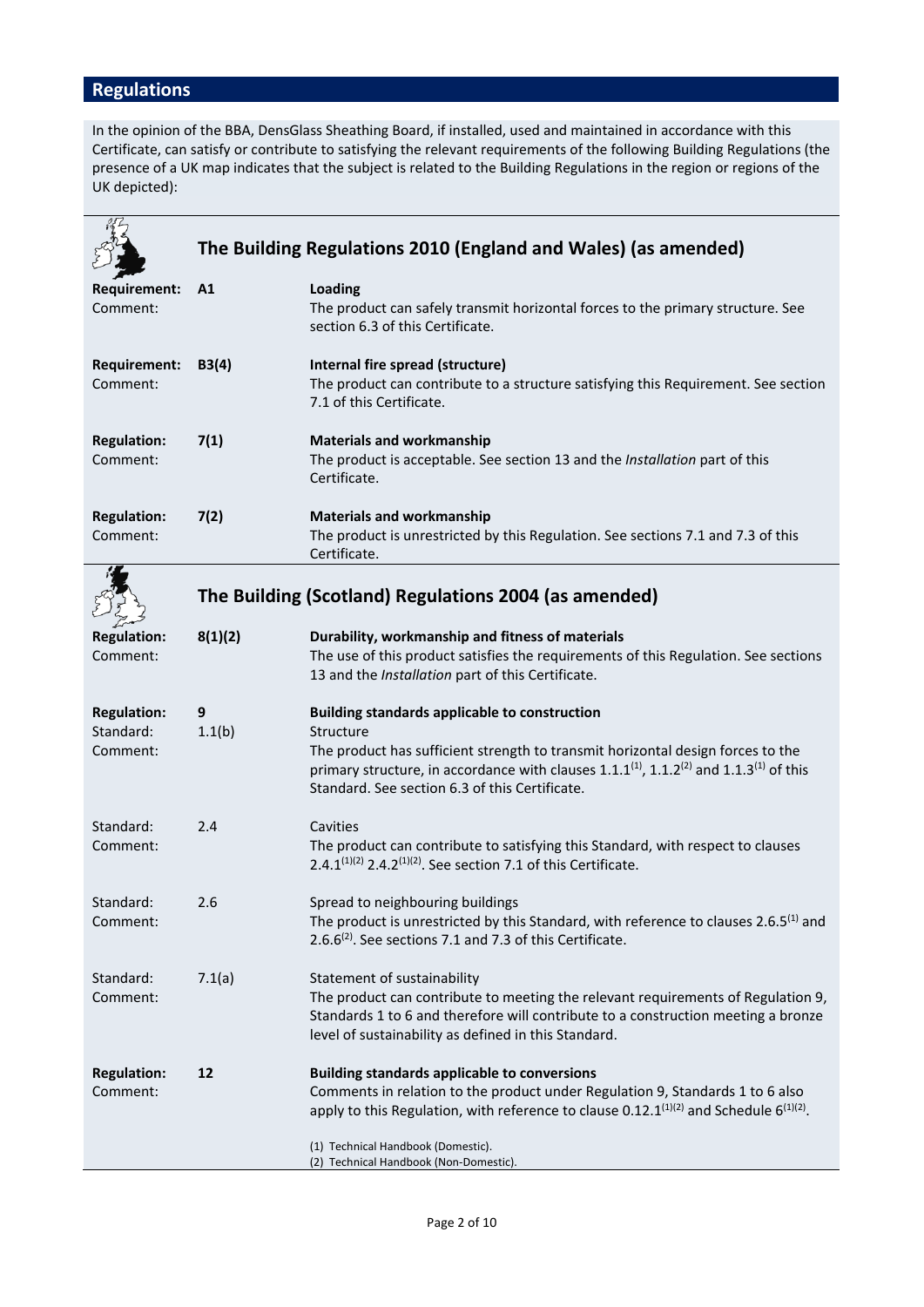|                    |             | The Building Regulations (Northern Ireland) 2012 (as amended)                                                                       |
|--------------------|-------------|-------------------------------------------------------------------------------------------------------------------------------------|
| <b>Regulation:</b> | 23(a)(i)    | Fitness of materials and workmanship                                                                                                |
| Comment:           | (iii)(b)(i) | The product is acceptable. See section 13 and the <i>Installation</i> part of this<br>Certificate.                                  |
| <b>Regulation:</b> | 30          | <b>Stability</b>                                                                                                                    |
| Comment:           |             | The product has sufficient strength to transmit horizontal forces to the primary<br>structure. See section 6.3 of this Certificate. |
| <b>Regulation:</b> | 35(4)       | Internal fire spread – structure                                                                                                    |
| Comment:           |             | The product can contribute to a structure satisfying this Requirement. See section<br>7.1 of this Certificate.                      |

## **Construction (Design and Management) Regulations 2015 Construction (Design and Management) Regulations (Northern Ireland) 2016**

Information in this Certificate may assist the client, designer (including Principal Designer) and contractor (including Principal Contractor) to address their obligations under these Regulations.

See sections: 1 *Description* (1.1) and 3 *Delivery and site handling* (3.3 and 3.4) of this Certificate.

## **Additional Information**

## **NHBC Standards 2021**

In the opinion of the BBA, DensGlass Sheathing Boards, if installed, used and maintained in accordance with this Certificate, can satisfy or contribute to satisfying the relevant requirements in relation to *NHBC Standards*, Part 6 *Superstructure (excluding roofs)*, Chapter 6.2 *External timber framed walls* and Chapter 6.10 *Light steel framing.*

## **CE marking**

The Certificate holder has taken the responsibility of CE marking the product in accordance with harmonised European Standard EN 15283-1 : 2008.

## **Technical Specification**

## **1 Description**

1.1 The DensGlass Sheathing Boards (see Figure 1) comprise a glass fibre reinforced gypsum board with a gold-coloured glass fibre mat facing. The boards have the nominal characteristics:

| Length (mm)                                          | 2400, 2700, 3000                         |
|------------------------------------------------------|------------------------------------------|
| Width (mm)                                           | 1200                                     |
| Thickness (mm)                                       | 12.7, 15.9                               |
| Weight ( $kg·m-2$ )                                  | 9.27, 11.5                               |
| Mean density ( $kg·m-3$ )                            | 725                                      |
| Edge                                                 | square                                   |
| Water vapour resistance $(S_d \text{ in } m)$        | 0.1                                      |
| Water vapour resistance factor (µ) (dry              | 5.12                                     |
| cup value)                                           |                                          |
| Thermal conductivity $(W \cdot m^{-1} \cdot K^{-1})$ | 0.30                                     |
| Flexural strength (N)                                |                                          |
| longitudinal                                         | 843                                      |
| transverse                                           | 631                                      |
| Board designation to BS EN 15283-1                   | EN 15283-1 GM-H1 / 1200 / 2400 / 13 / SE |
|                                                      |                                          |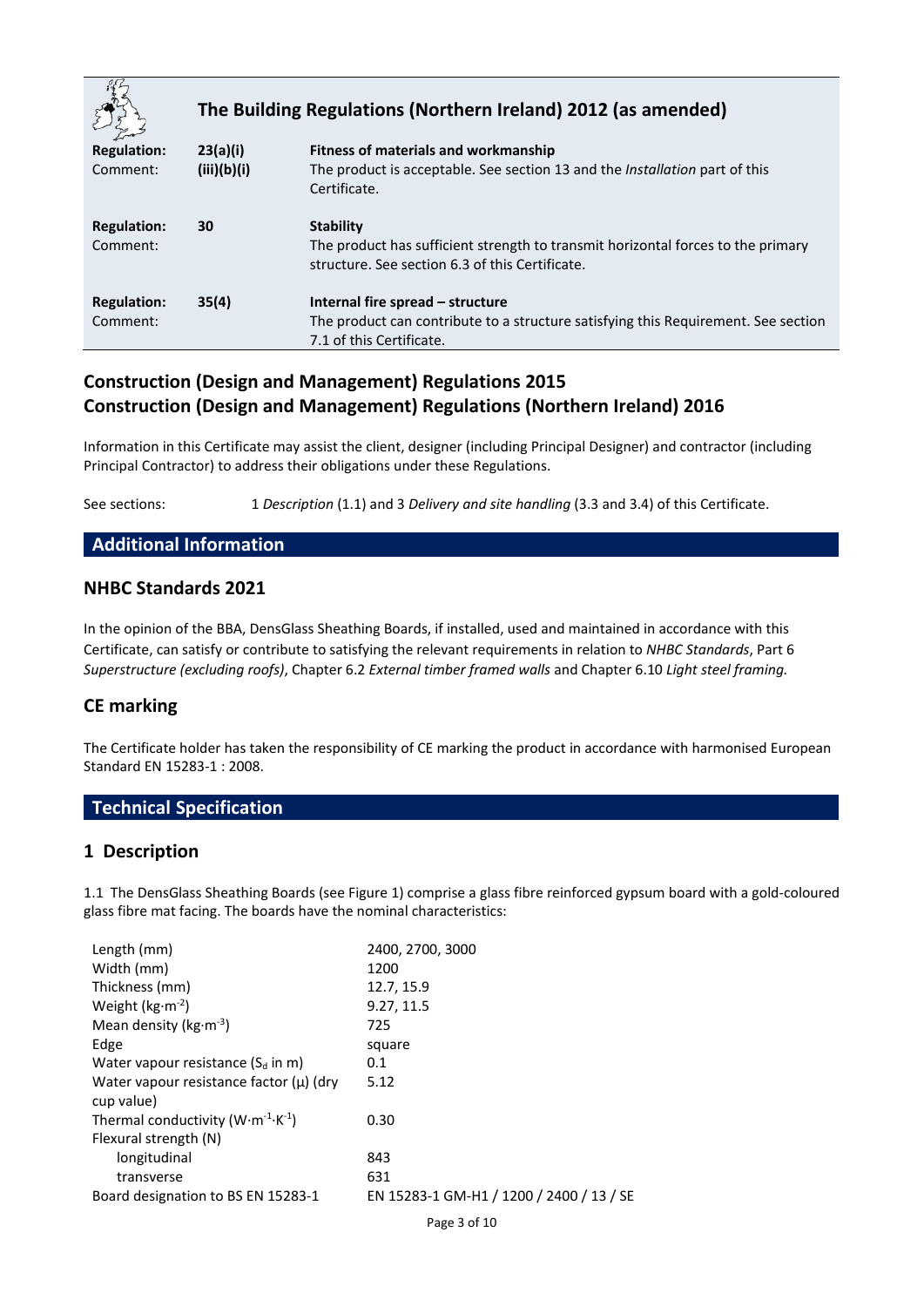EN 15283-1 GM-H1 / 1200 / 2700 / 13 / SE EN 15283-1 GM-H1 / 1200 / 3000 / 13 / SE EN 15283-1 GM-H1 / 1200 / 2400 / 16 / SE EN 15283-1 GM-H1 / 1200 / 2700 / 16 / SE EN 15283-1 GM-H1 / 1200 / 3000 / 16 / SE.



1.2 Fixings for use with the boards are given in Table 1.

| Table 1 Fixing type and allensions           |                         |                                         |                                                               |                                  |                                                |
|----------------------------------------------|-------------------------|-----------------------------------------|---------------------------------------------------------------|----------------------------------|------------------------------------------------|
| <b>Fixing type</b>                           | <b>Material</b><br>type | Coating                                 | <b>Dimensions</b>                                             | <b>Fixing</b><br>centres<br>(mm) | <b>Application</b>                             |
| Self-drilling<br>drywall screw               | Carbon steel            | Evoshield                               | Head diameter 9.2 mm<br>Shank diameter 4.2 mm<br>Length 32 mm | 300                              | Heavier gauge steel<br>frame (up to 2.5<br>mm) |
| Self-drilling<br>cement board<br>screw       | Carbon steel            | Evoshield                               | Head diameter 10 mm<br>Shank diameter 4.2 mm<br>Length 32 mm  | 300                              | Timber / steel frame                           |
| Undercutting<br>drywall screw <sup>(1)</sup> | Carbon steel            | Phosphate                               | Head diameter 8.0 mm<br>Shank diameter 3.9 mm<br>Length 35 mm | 300                              | Timber frame                                   |
| Collated drywall<br>fine thread<br>screw     | Carbon steel            | Evoshield                               | Head diameter 9.2 mm<br>Shank diameter 3.9 mm<br>Length 45 mm | 300                              | Timber frame                                   |
| Countersunk<br>head screw                    | Carbon steel            | Evoshield<br>(metallic<br>silver-green) | Head diameter 10 mm<br>Shank diameter 4.2 mm<br>Length 32 mm  | 300                              | Steel frame                                    |
| Countersunk<br>head screw                    | Carbon steel            | Evoshield                               | Head diameter 10 mm<br>Shank diameter 4.2 mm<br>Length 42 mm  | 300                              | Steel frame                                    |
| S-DD01                                       | Carbon steel            | Zinc-plated                             | Head diameter 7 mm<br>Shank diameter 3.5 mm<br>Length 25 mm   | 300                              | Timber frame                                   |

*Table 1 Fixing type and dimensions*

(1) For use in sheltered exposure zones (as defined in BS 8104 : 1992) only.

1.3 Other components specified for use with the boards, but outside the scope of this Certificate, include:

• breather membranes

- glass mesh joint tape
- joint sealant.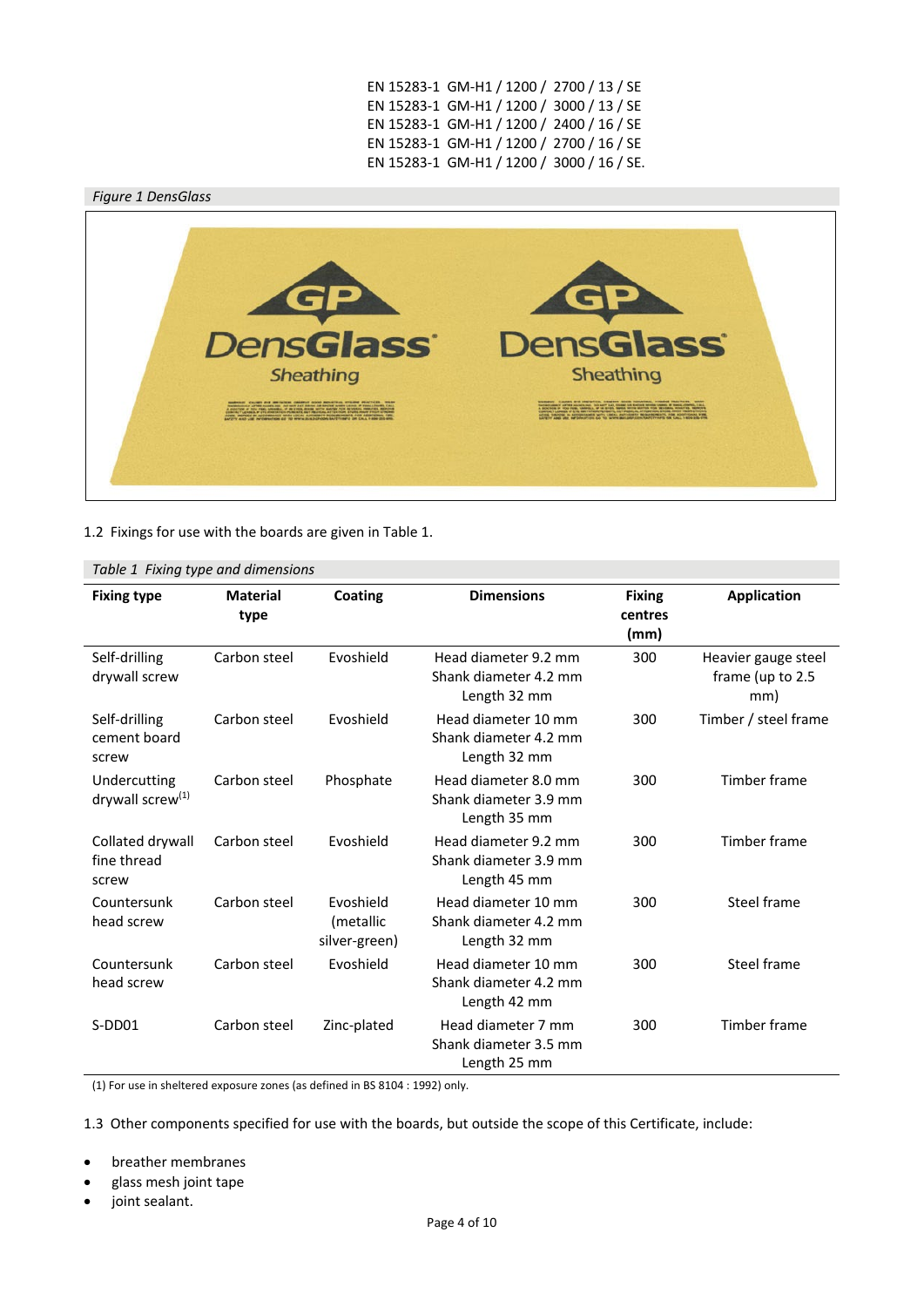## **2 Manufacture**

2.1 The gypsum slurry is poured out onto a reinforced glass mat base with a second reinforced mat laid on top to form the board. Once hardened, the boards are cut and dried, prior to trimming and storage. The boards are manufactured to the specifications/requirements of BS EN 15283-1 : 2008.

2.2 As part of the assessment and ongoing surveillance of product quality, the BBA has:

- agreed with the manufacturer the quality control procedures and product testing to be undertaken
- assessed and agreed the quality control operated over batches of incoming materials
- monitored the production process and verified that it is in accordance with the documented process
- evaluated the process for management of nonconformities
- checked that equipment has been properly tested and calibrated
- undertaken to carry out the above measures on a regular basis through a surveillance process, to verify that the specifications and quality control operated by the manufacturer are being maintained.

## **3 Delivery and site handling**

3.1 The boards are delivered to site wrapped in plastic packaging. This packaging is intended to provide temporary protection from moisture during transit only and must be removed upon arrival at the site.

3.2 The boards must be kept dry and stored on a firm, flat and level surface. The boards must be supported on risers on a level platform and be fully protected from weather, direct sunlight exposure and condensation. If the boards are temporarily stored outside, they must be sufficiently supported off the ground and covered by a securely anchored polythene sheet or tarpaulin to protect them from dampness, weather, contamination and mechanical damage, eg from construction traffic.

3.3 Packs of boards should be stacked no higher than two pallets from the ground for safe handling on site. This can be increased to four pallets in warehousing, providing the floor loading is checked as being adequate.

3.4 Manual off-loading of the boards should be carried out with care to avoid unnecessary strain and injury.

## **Assessment and Technical Investigations**

The following is a summary of the assessment and technical investigations carried out on DensGlass Sheathing boards.

### **Design Considerations**

### **4 Use**

4.1 DensGlass Sheathing boards are satisfactory for use as a temporary weather-resistant, external, non-loadbearing sheathing on steel and timber framed buildings behind a drained and ventilated rainscreen cladding.

4.2 The boards are suitable for exposure during a typical construction period and must subsequently be over-clad with a permanent weatherproof façade. The design, installation and performance of the permanent façade are outside the scope of this Certificate.

4.3 All joints and edges must be adequately sealed to ensure protection against water ingress.

4.4 Any external finishes/cladding must be installed such that the cavity behind satisfies the minimum cavity width required by *NHBC Standards 2021*.

## **5 Practicability of installation**

The boards are designed to be installed by a competent contractor experienced with these types of products.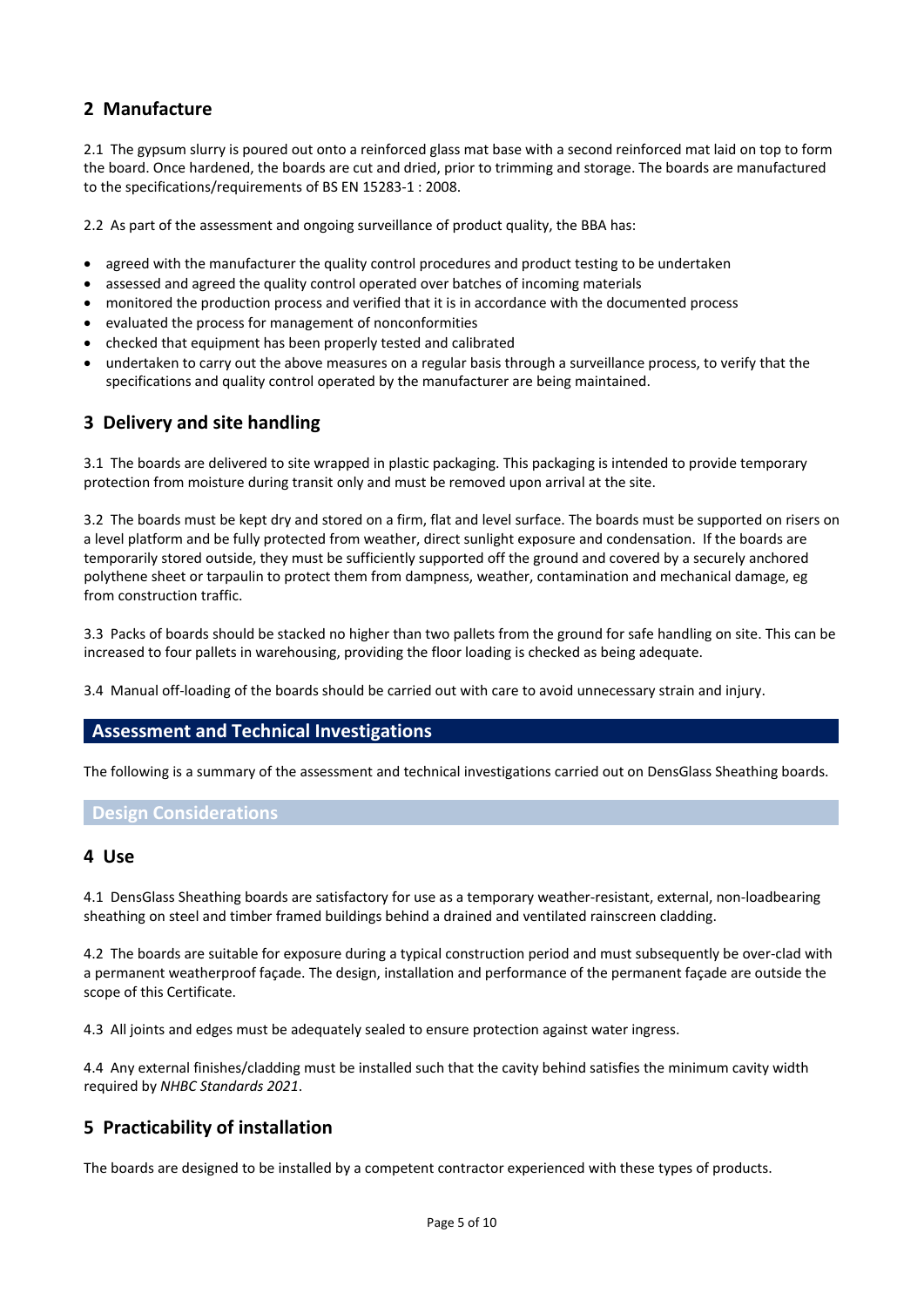## **6 Strength and stability**

6.1 The contribution of the boards to the stability of the substrate wall is assumed to be negligible. The timber- or steel-frame without the boards, must be able to take the full wind actions and racking loads and be capable of sustaining the weight of the boards. The adequacy of the timber or steel frame is outside the scope of this Certificate and must be verified by a suitably qualified and experienced individual.

6.2 A suitably-qualified and experienced individual must check the design and method of installation of the boards.



6.3 The characteristic pull-through resistance per fixing depends on the proximity to the edge and is given in Table 2. Fixings should have a maximum vertical spacing of 300 mm, with the supporting battens having a maximum horizontal spacing of 600 mm, and a minimum edge distance of 9 mm.

| Table 2 Characteristic pull-through resistance $(kN)^{(1)(2)}$ |                                                   |  |  |
|----------------------------------------------------------------|---------------------------------------------------|--|--|
| <b>Position</b>                                                | Pull-through resistance (kN)                      |  |  |
|                                                                | DensGlass Sheathing board with 4.2 x 42 mm screws |  |  |
| Corner                                                         | 0.059                                             |  |  |
| Edge                                                           | 0.103                                             |  |  |
| Centre                                                         | 0.127                                             |  |  |

(1) Values were obtained for 4.2 mm diameter self-drilling screws with a 9.5 mm diameter countersunk head drilled flush with the external face of the board. These values can be applied to the other fixings detailed in section 1.2 as the worst-case scenario.

(2) Characteristic values were determined in accordance with EN 1990 from values obtained through testing to EAD 090062-00-0404.

6.4 For evaluation of design wind actions, the designer should apply the partial factor for actions of 1.5, in accordance with the UK National Annex to BS EN 1990 : 2002, Table NA.A1.2(A) to the characteristic wind load determined in accordance with BS EN 1991-1-4 : 2005. Special consideration should be given to locations with high wind load pressure coefficients as additional fixings may be necessary.

6.5 The number of fixings (as specified in section 1.2) should be determined from the minimum of the pull-through resistance of the boards and on any fire resistance requirements as specified by the designer.

6.6 The designer must ensure the following:

- The number and spacing of chosen fixings are such that the total pull-through resistance of the installed boards provide adequate resistance to the calculated design wind actions
- The number and spacing of chosen fixings provide adequate pull-out resistance from the timber/steel-frame onto which the boards are fixed.

## **7 Performance in relation to fire**



7.1 DensGlass Sheathing boards have a reaction to fire classification of  $A1^{(1)}$  in accordance with BS EN 13501-1 : 2007 over any D-s2,d0 (or better) substrate with a minimum thickness of 10 mm and a minimum density of 475 kg·m<sup>-3</sup> with a cavity of  $\geq$  40 mm.

(1) Fire report from Warringtonfire, reference 185630 Issue 2, dated 05 February 2010.

7.2 The classification in section 7.1 may not be achieved by other constructions incorporating the product and the performance of such constructions should be confirmed in accordance with the documents supporting the national Building Regulations.



7.3 The product as described in 7.1 is not subject to any restriction on building height or proximity to boundaries, when used in conjunction with frame and insulation materials which also satisfy requirements of the national Building Regulations with respect to reaction to fire classifications. See also sections 7.1 and 7.2 of this Certificate.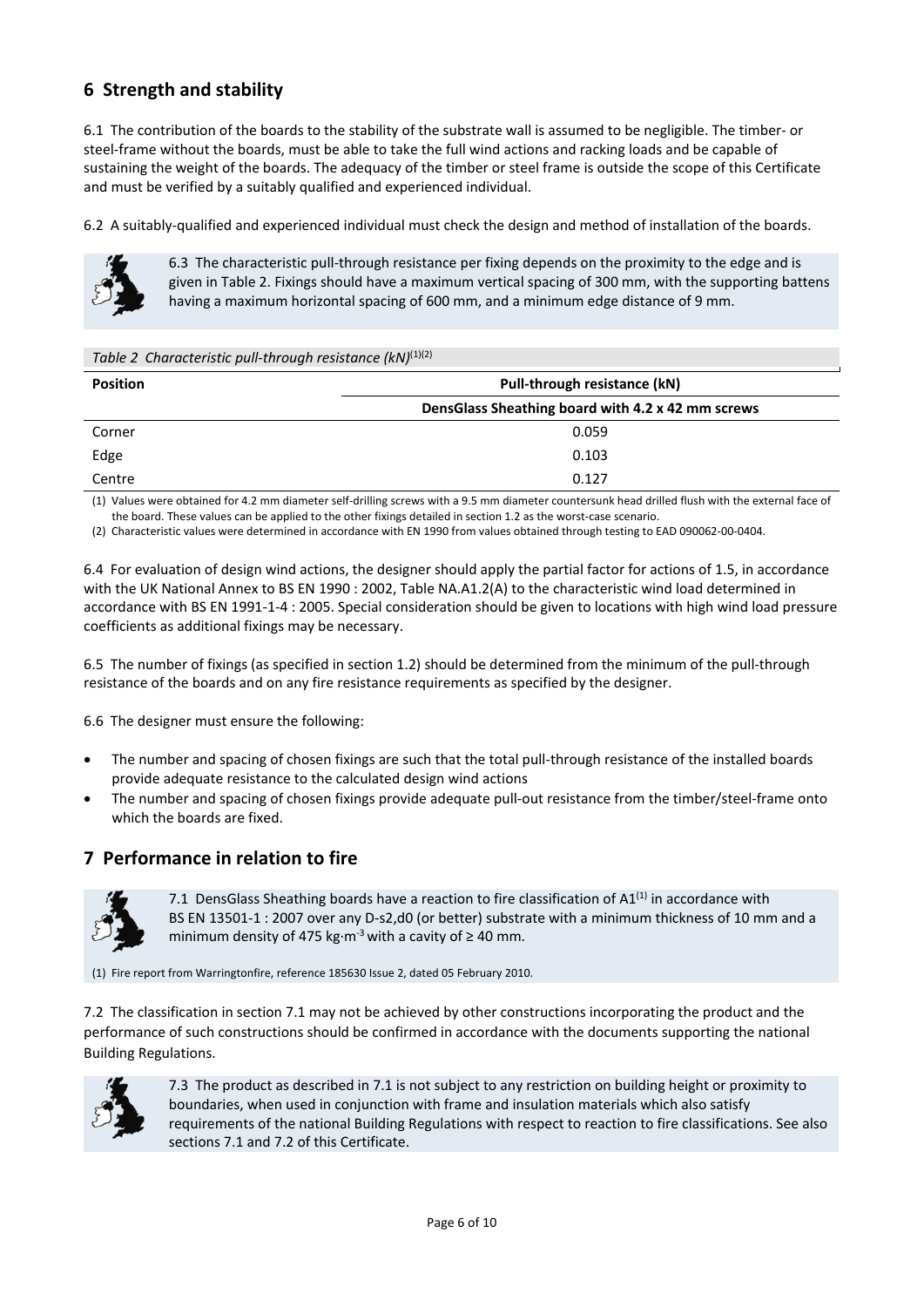7.4 Where the product is incorporated in a wall construction where fire resistance is required by the documents supporting the national Building Regulations, the fire resistance should be confirmed by a suitably qualified and experienced individual or by a test from a suitably accredited laboratory.

7.5 Designers should refer to the relevant national Building Regulations and guidance for detailed conditions of use, particularly in respect of requirements for fire resistance, cavity barriers, fire stopping of services and combustibility limitations for other materials and components used in the overall wall construction, for example, thermal insulation and cladding.

7.6 Cavity barriers must not block essential ventilation and drainage pathways. Guidance on fire barriers can be found in BRE Report BR 135 : 2013.

## **8 Proximity of flues and appliances**

When installing the boards in close proximity to certain flue pipes or heat-producing appliances, the relevant provisions of the national Building Regulations must be met.

## **9 Water impermeability**

9.1 When tested for water impermeability in accordance with BS EN 12467 : 2012, the 12.7 mm thick product showed no signs of water penetration after the 24-hour test. No dampness or dripping on the undersides of the sample was noted, therefore the board satisfied the requirements for water impermeability of a Category A board in accordance with this Standard.

9.2 External walls must have suitable weather protection on the outside and a ventilated cavity must be provided. The product must be treated as a conventional sheathing board with regard to detailing and damp-proofing at openings, eaves and sole plates, and the fixing of wall ties. Where required by the design, the addition of a breather membrane must be in accordance with BS 5250 : 2021.

## **10 Water absorption**

The water absorption of the boards is 2.99% when tested in accordance with BS EN 15283-1 : 2008 and therefore is designated as having reduced water absorption rate Type H1 in accordance with this Standard.

## **11 Condensation**

11.1 When measured in accordance with EN ISO 12572 : 2016 at 23°C and 94/50% RH, the water vapour transmission rate of the boards was 254 g·m<sup>-2</sup>·day<sup>-1</sup>. This equates to a water vapour resistance of 0.336 MN·s·g<sup>-1</sup> and a water vapour resistance factor  $(\mu)$  of 5.12.

11.2 When over-cladding, the overall design for control of moisture and the recommendations given in BS 5250 : 2021 must be considered.

## **12 Maintenance**

12.1 As the boards have suitable durability (see section 13) and will always be confined behind the over cladding/façade, maintenance is not required.

12.2 Under normal conditions of use, the boards are unlikely to suffer damage, but if damage does occur any damaged boards and sealant must be replaced in accordance with this Certificate and observing all necessary health and safety requirements.

## **13 Durability**



13.1 Under normal periods and conditions of wind, rain and heat exposure, the boards will provide temporary protection to the structure against the weather during a typical construction period of up to three months.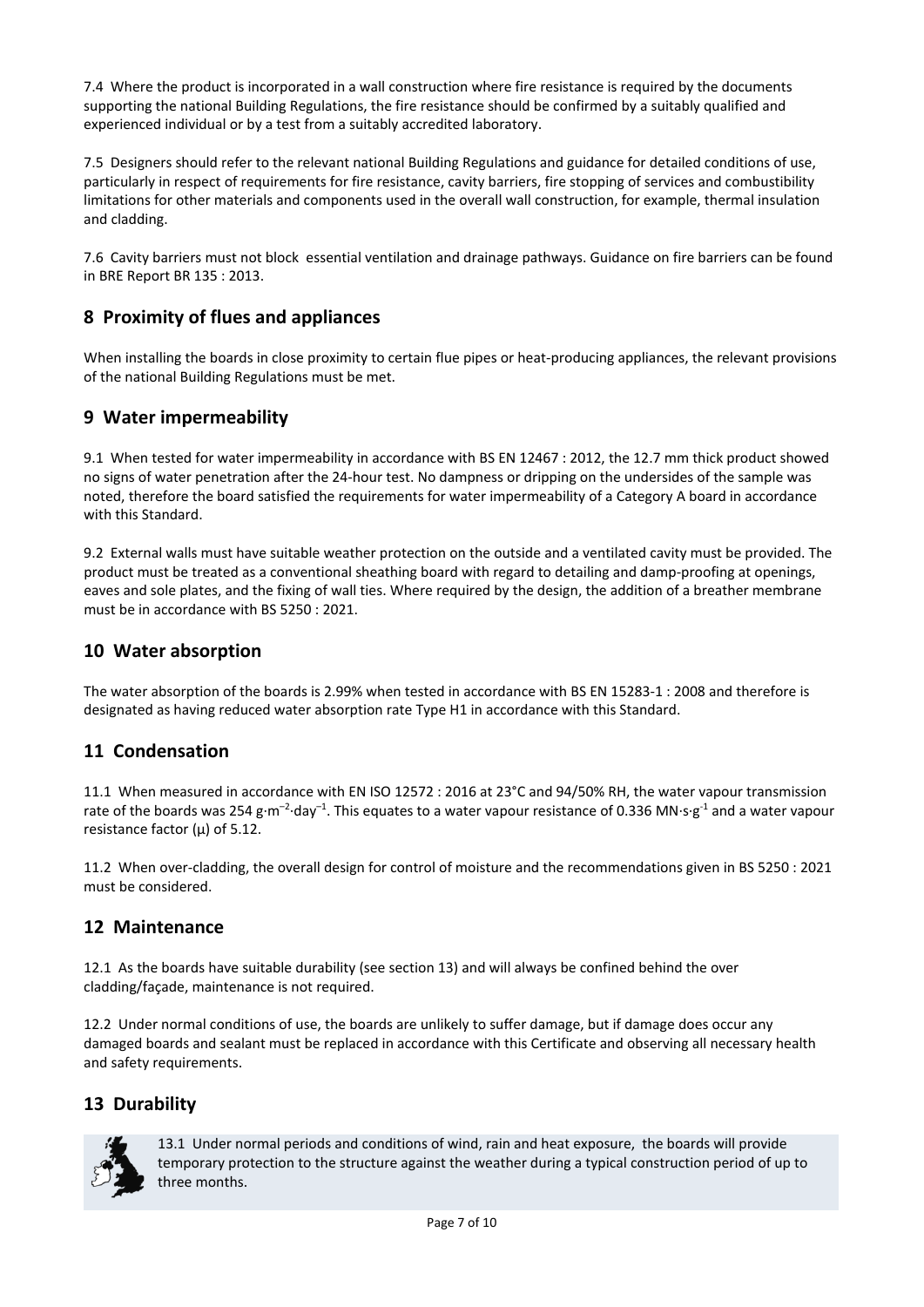13.2 The durability and service life of the boards and the fixings will depend on the location, immediate environment and intended use of the building and on any damaged boards being replaced prior to over-cladding. Provided it is installed in accordance with the Certificate holder's instructions, the product can be expected to have a service life equal to that of the building in which it is installed, when used in the normal climatic conditions found in the UK.

13.3 The boards have been tested and are susceptible to algal growth. The product must therefore be installed with a ventilated and drained air cavity between the boards and the external cladding.

## **14 Reuse and recyclability**

The boards are manufactured from gypsum, which can be recycled.

### **Installation**

### **15 General**

15.1 The DensGlass Sheathing boards must be installed in accordance with this Certificate and with the Certificate holder's instructions.

15.2 Reasonable precautions must be taken to ensure that panels are not damaged during installation and in service.

15.3 The lowest point of the boards must be kept above damp-proof course level.

## **16 Procedure**

16.1 The boards can be attached parallel or perpendicular to timber or steel framing. The boards must be installed onto timber framing at least 38 mm wide and onto steel framing at least 32 mm wide. Framing members should not vary more than 3 mm from the plane of the faces of adjacent framing members.

16.2 Fixings should be driven flush with the board surface and into the framing system. Fixings should be at a minimum of 9 mm from the edges and corners of the boards. Supports should be at a maximum horizontal spacing of 600 mm and the fixings should have a maximum vertical spacing of 300 mm.

16.3 The boards should be installed with staggered joints and must be properly flashed at openings. Board joints and exposed edges should be sealed with joint tape or with sealant.

### **17 Repair**

The completed installation must be inspected, and any damaged boards and sealant replaced.

## **18 Over-cladding/façade finish**

Wall claddings must be fixed through the boards into the structural framing. The over-cladding or façade manufacturer must be consulted for fixing specifications. Any damaged or loose boards must be replaced or adequately fixed before fixing the façade.

#### **Technical Investigations**

### **19 Tests**

Tests were carried out and the results assessed to determine:

- density
- dimensional stability
- flexural strength
- water absorption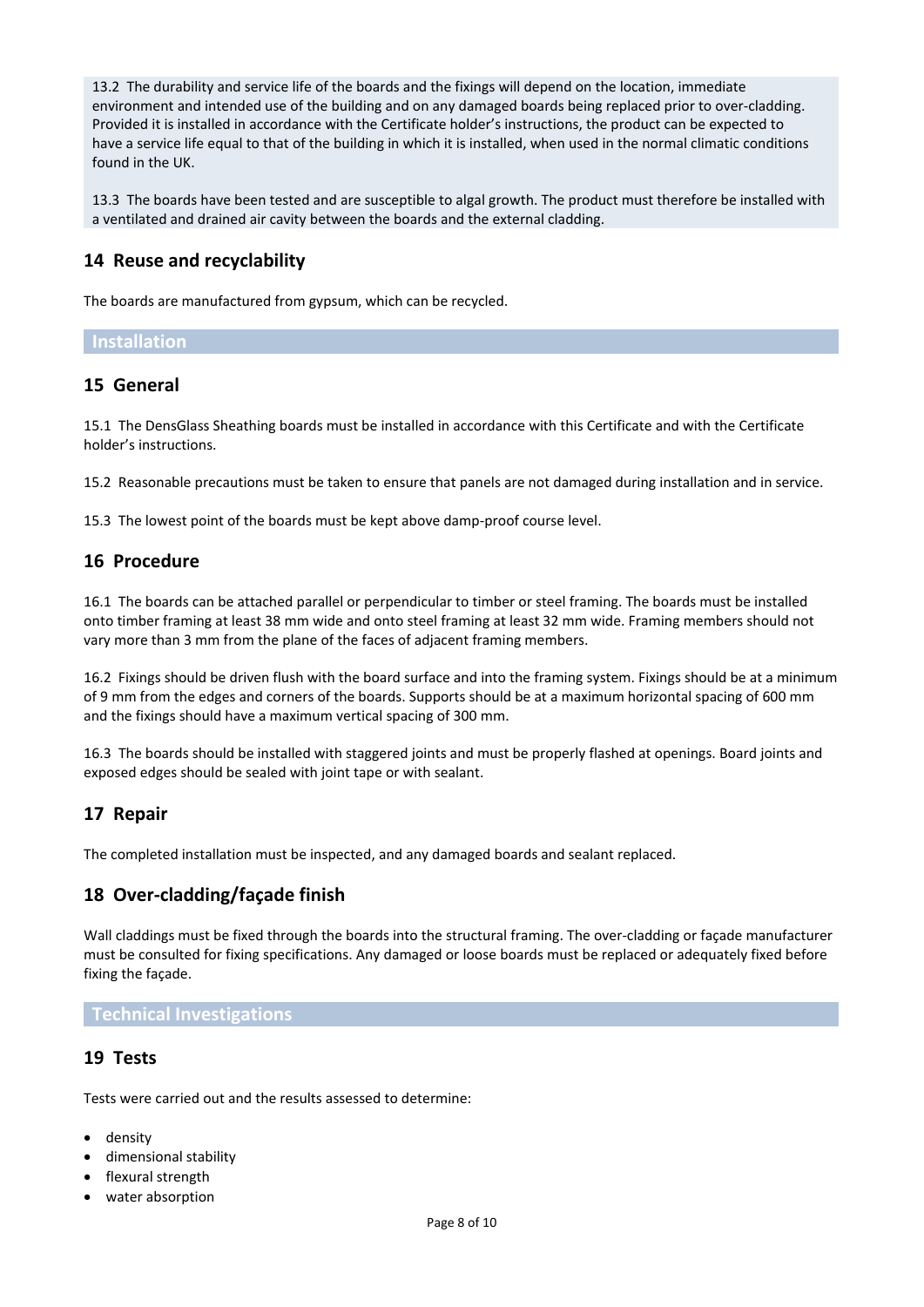- water vapour permeability
- resistance to algal growth
- pull-through resistance
- corrosion resistance of fixings.

## **20 Investigations**

20.1 The manufacturing process was evaluated, including the methods adopted for quality control, and details were obtained of the quality and composition of the materials used.

20.2 An assessment was made of test reports relating to the reaction to fire classification of the product to EN 13501-1 : 2007.

### **Bibliography**

BS 5250 : 2021 *Management of moisture in buildings — Code of practice*

BS EN 1990 : 2002 + A1 : 2005 *Eurocode – Basis of structural design* NA to BS EN 1990 : 2002 + A1 : 2005 UK National Annex for *Eurocode — Basis of structural design*

BS EN 1991-1-4 : 2005 + A1 : 2010 *Eurocode 1 – Actions on structures – General actions — Wind actions* NA to BS EN 1991-1-4 : 2005 + A1 : 2010 UK National Annex to *Eurocode 1 – Actions on structures – General actions — Wind actions*

BS EN 12467 : 2012 + A2 : 2018 *Fibre-cement flat sheets — Product specification and test methods*

BS EN 13501-1 : 2007 *Fire classification of construction products and building elements — Classification using test data from reaction to fire test*

BS EN 15283-1 : 2008 + A1 : 2009 *Gypsum boards with fibrous reinforcement – Definitions, requirements and test methods – Gypsum boards with mat reinforcement*

BS 8104 : 1992 *Code of practice for assessing exposure of walls to wind-driven rain*

EN ISO 12572 : 2016 *Hygrothermal performance of building materials and products – Determination of water vapour transmission properties – Cup method*

BR 135 : 2013 *Fire performance of external thermal insulation for walls of multistorey buildings*

EAD 090062-00-0404 *Kits for external wall claddings mechanically fixed*